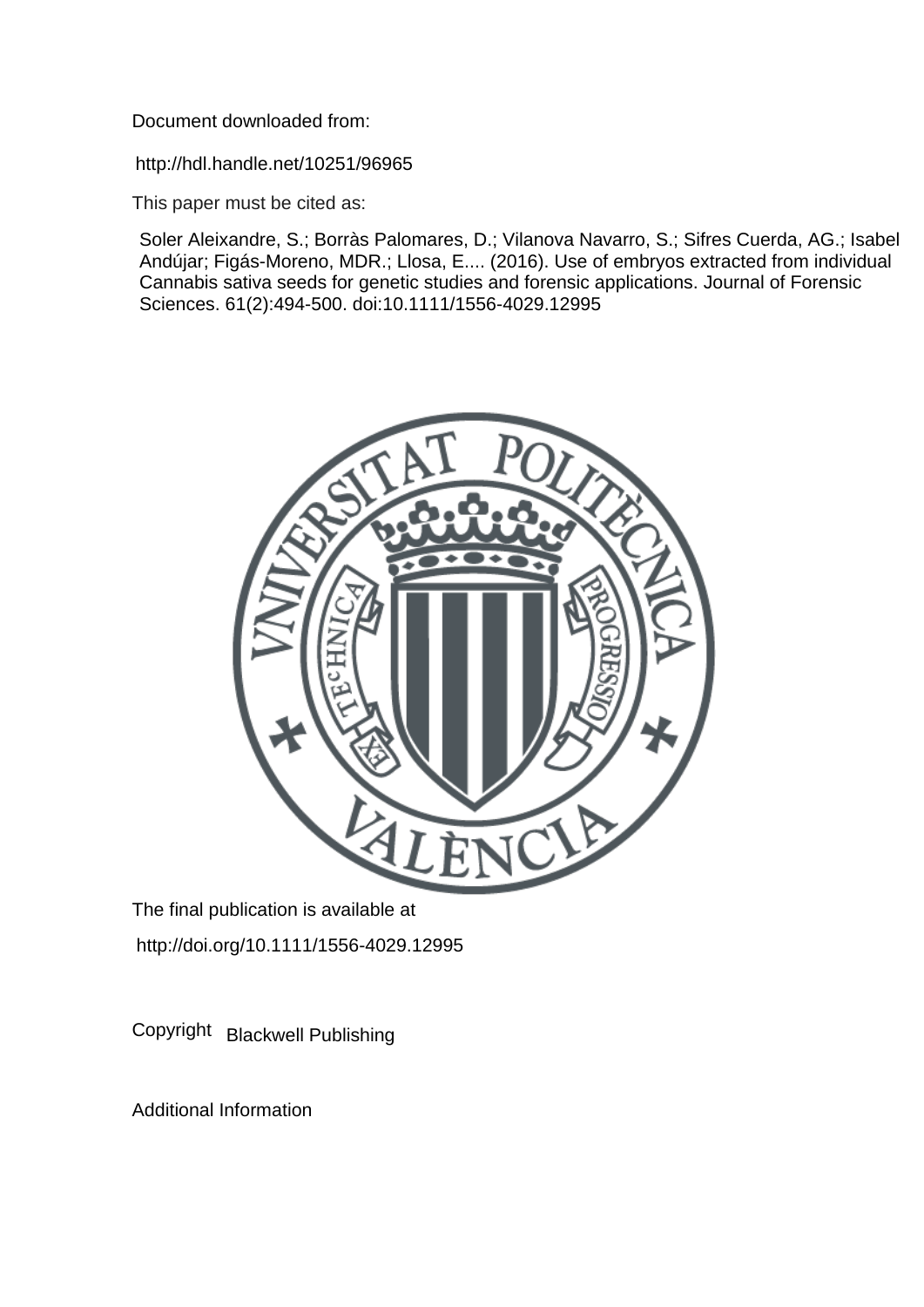# **Use of embryos extracted from individual** *Cannabis sativa* **seeds for genetic studies and forensic applications**

*Salvador Soler*<sup>1</sup> *, Ph.D.; Dionís Borràs*<sup>1</sup> *, B.Sc.; Santiago Vilanova*<sup>1</sup> *, Ph.D.; Alicia Sifres*<sup>1</sup> *, Ph.D.; Isabel Andújar*<sup>1</sup> *, Ph.D.; Maria R. Figàs*<sup>1</sup> *, M.Sc.; Ernesto R. Llosa*<sup>2</sup> *, B.Sc.; and Jaime Prohens*<sup>1</sup> *, Ph.D.*

<sup>1</sup>Institut de Conservació i Millora de l'Agrodiversitat Valenciana, Universitat Politècnica de València, Camí de Vera 14, 46022 València, Spain <sup>2</sup>Hemp Trading, S.L.U., Camí del Polio 51, 46469 Beniparell, València, Spain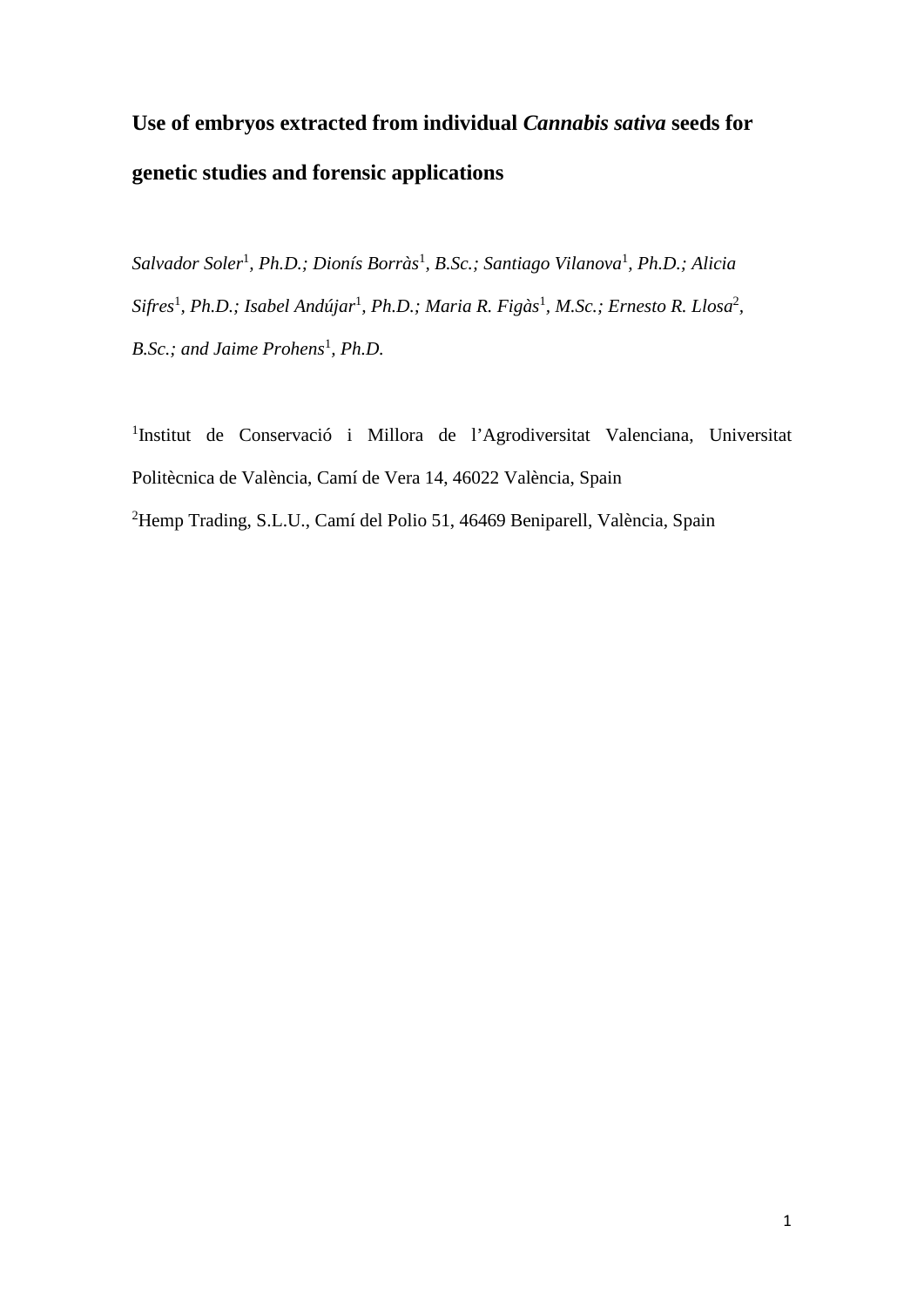**ABSTRACT:** Legal limits on the psychoactive tetrahydrocannabinol (THC) content in *Cannabis sativa* plants have complicated genetic and forensic studies in this species. However, *Cannabis* seeds present very low THC levels. We developed a method for embryo extraction from seeds and an improved protocol for DNA extraction and tested this method in four hemp and six marijuana varieties. This embryo extraction method enabled the recovery of diploid embryos from individual seeds. An improved DNA extraction protocol (CTAB3) was used to obtain DNA from individual embryos at a concentration and quality similar to DNA extracted from leaves. DNA extracted from embryos was used for SSR molecular characterization in individuals from the 10 varieties. A unique molecular profile for each individual was obtained, and a clear differentiation between hemp and marijuana varieties was observed. The combined embryo extraction-DNA extraction methodology and the new highly polymorphic SSR markers facilitate genetic and forensic studies in *Cannabis*.

**KEYWORDS:** forensic science, *Cannabis sativa*, marijuana, seed embryo, DNA extraction, simple sequence repeats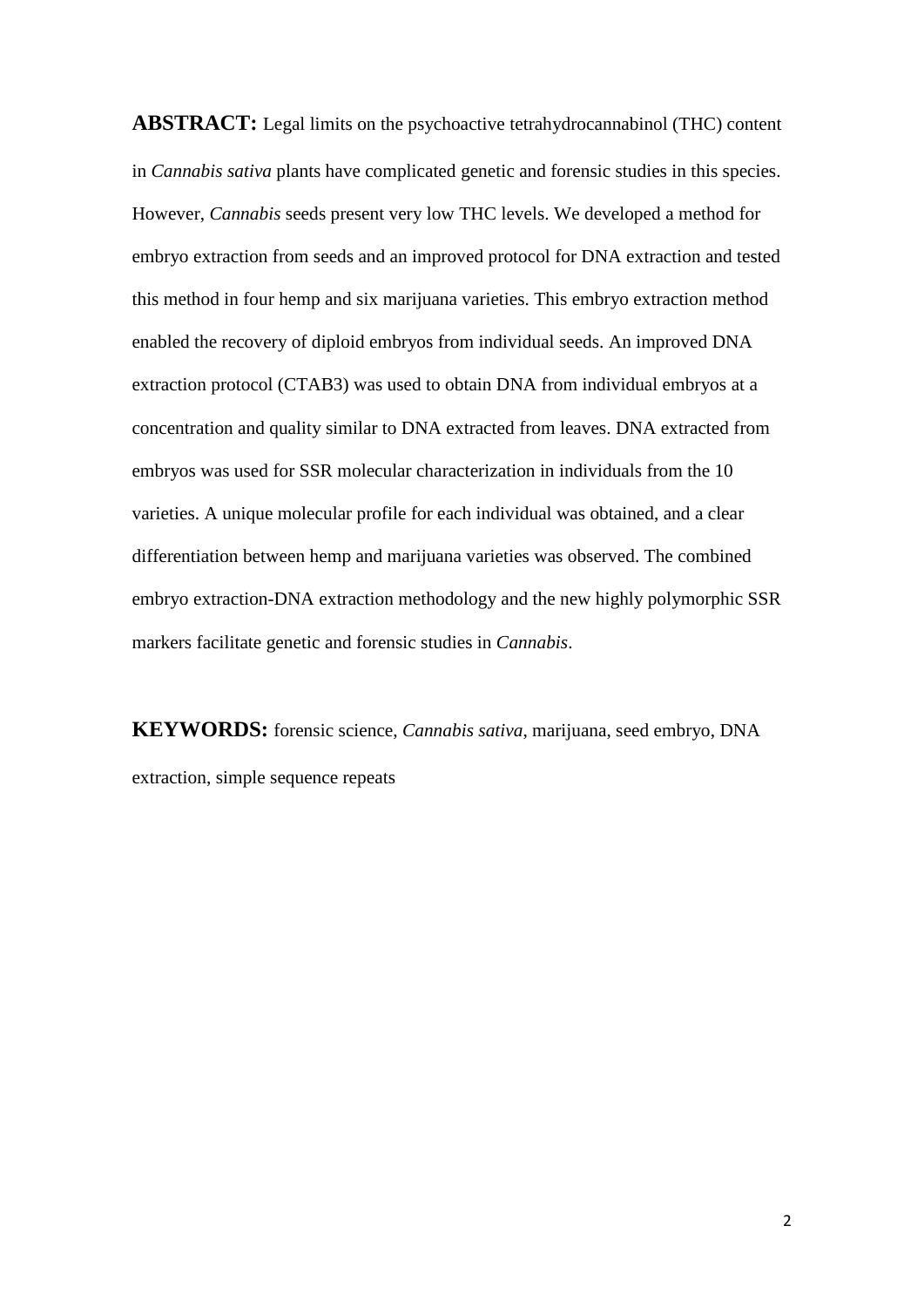*Cannabis sativa* L. is native to Central Asia and is one of the oldest domesticated plants (1). *Cannabis sativa* is unique in containing cannabinoids, which are  $C_{21}$  terpenophenolic compounds with bioactive (medicinal and/or psychoactive) properties (2). Divergent selection for fiber, food and oil in some types (hemp; *C. sativa* var. *sativa*) and for psychoactive properties due to high contents of ∆-9 tetrahidrocannabinol (THC) in others (marijuana; *C. sativa* var. *indica*), have resulted in different plant typologies (1,3). Usually, hemp plants are tall and have long stems (fiber use), produce large quantities of seeds (food use), or both (dual use) and have low THC contents; marijuana plants are generally small and have a high THC content (up to 20- 25%) in the glandular trichomes of female inflorescences (3,4). Most populations and cultivars of *C. sativa* are dioecious, and sex is determined by heteromorphic chromosomes, with males being XY and females XX (5); however, some hemp cultivars are monoecious, which is a trait particularly important for cultivars bred for seed production. In the case of marijuana, male plants are of little interest for drug production. Therefore, sex reversion using silver thiosulfate, silver nitrate or aminoethoxyvinylglycine is used to obtain functionally male flowers in genetically female plants with 100% X male gametes with which to fertilize X female gametes, resulting in an offspring of 100% female plants (5). These feminized varieties are currently the most popular in marijuana cultivation (6).

Marijuana cultivation is forbidden in most countries of the world (7). The legal distinction between drug and non-drug types is generally based on the THC content. For example, in the European Union, a limit of 0.2% THC in dried material was enforced in 2001, and the cultivation of plants and possession of *Cannabis* plants or its parts with THC concentrations above this limit is forbidden (4). The prohibition of the cultivation of drug-type *Cannabis* complicates the study of genetic diversity and crop evolution as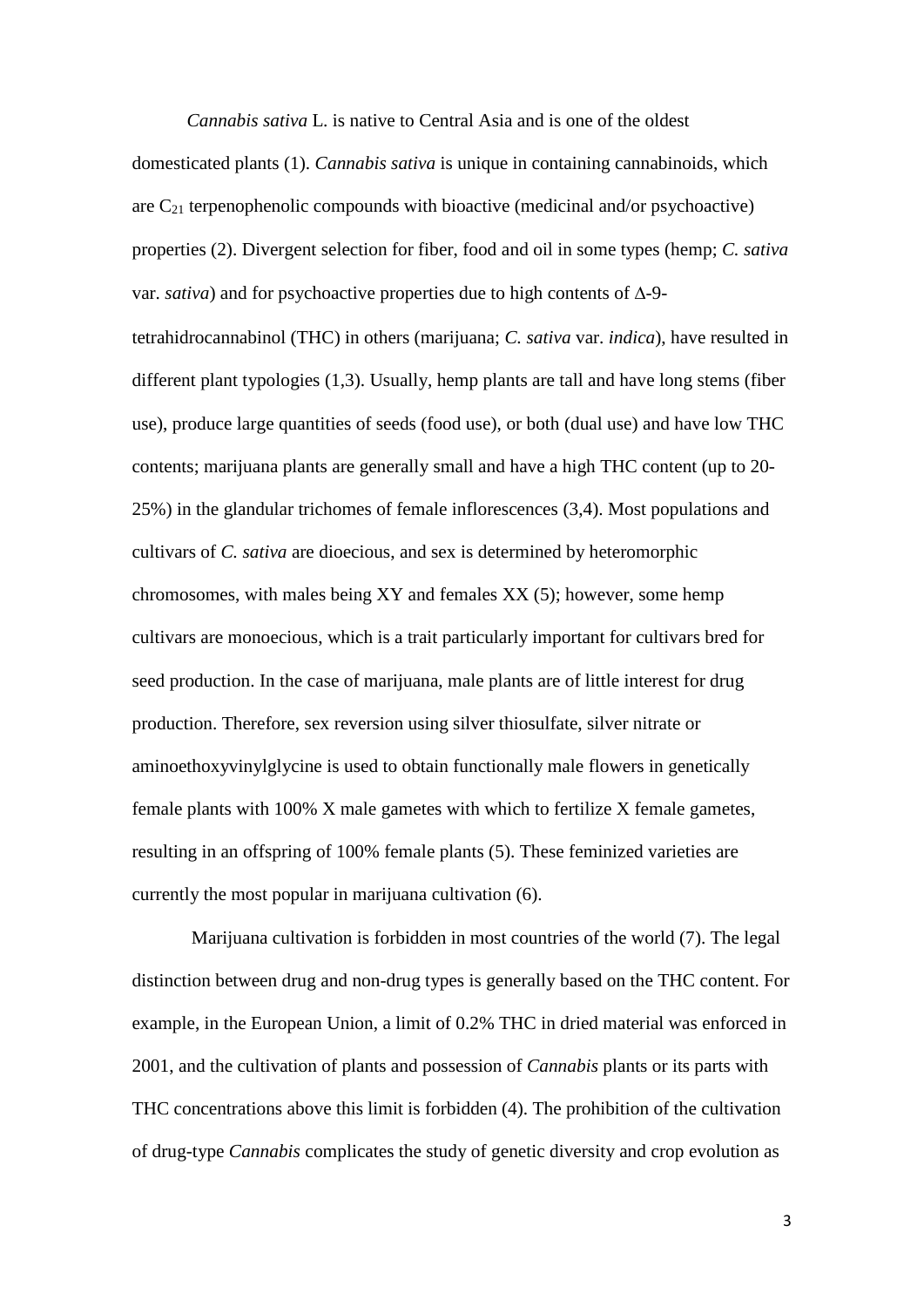well as forensic research in this species because the leaves and inflorescences of marijuana plants have THC concentrations above legal limits (8). However, *Cannabis* kernels (botanically achenes, but for convenience called seeds) present very low levels of THC even in drug types with maximum values below 0.02% (9). Thus, the possession, use, and commercialization of marijuana seeds are legal in many countries. Therefore, using seeds instead of plants for DNA extraction may overcome the legal difficulties of cultivating drug-type *Cannabis* plants to obtain leaf samples for standard DNA extraction from leaves (10).

Seeds have three genetically distinct components: the embryo, endosperm and seed coat (11). In *Cannabis*, the botanical seed is covered by the pericarp, which is firmly attached to the seed coat. The embryo is 2n and contains maternal (n) and paternal (n) material; the endosperm is 3n and is genetically identical to the embryo with the exception of the ploidy level of the maternal material, which is 2n. The seed testa and pericarp are 2n and are composed of somatic maternal genetic material (11). Given that *Cannabis* is an allogamous plant with a high degree of heterozygosis (5,12), DNA extraction of whole *Cannabis* kernels would result in a mixture of genetic material from the zygotic embryo with genetically distinct somatic maternal material. Thus, the extraction of DNA from seed embryos would provide DNA from diploid zygotic *Cannabis* individuals without the need to grow plants. In addition to the interest in genetic diversity and evolution studies, the DNA extraction from individual seed embryos would also be of interest to forensic studies that seek to quickly identify the *Cannabis* type in seized seed samples.

DNA of a sufficient quality and concentration is required for successful and repeatable genotyping with molecular markers. Most standard DNA extraction protocols have been developed for young leaf tissue (10). However, *Cannabis* seeds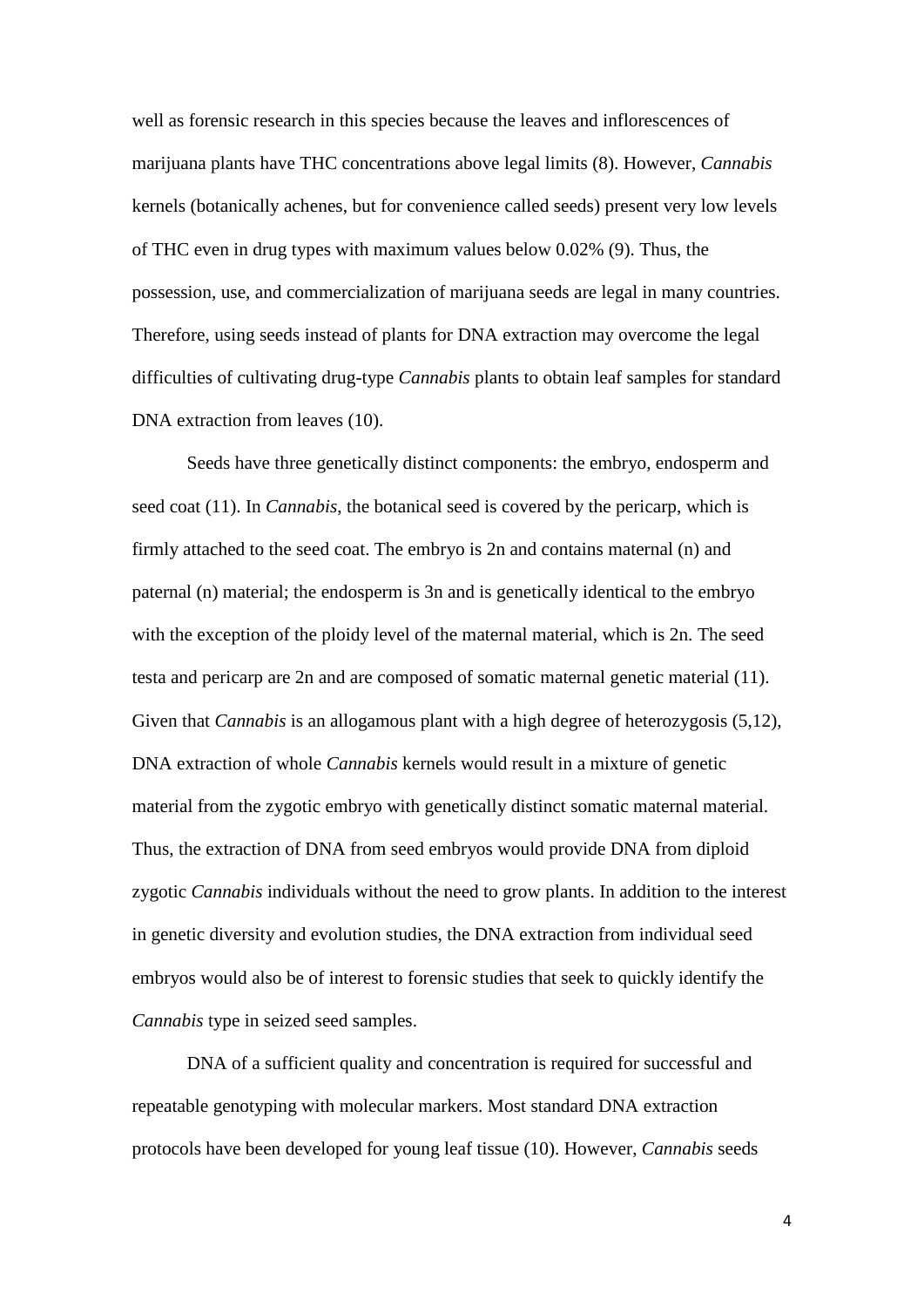(and therefore their embryos) contain high concentrations of substances that can negatively interfere with DNA extraction, such as protein (approximately 25%), carbohydrates ( $>25\%$ ), and fats ( $>35\%$ ) (13), as well as significant amounts of phenolic compounds (14). Therefore, specific protocols may be required for the extraction of sufficient quantities of quality DNA from *Cannabis* embryos.

Here, we present a method for the rapid extraction of embryos from *C. sativa* seeds and evaluate several protocols for DNA extraction, and we applied this method to determine the relationships among varieties of hemp and marijuana. The aim was to develop and test a methodology that enables rapid and efficient molecular marker studies from *C. sativa* embryo tissue from both hemp and marijuana types. This methodology may contribute to enhancing molecular genetics research in *Cannabis*, especially for studies in drug-type materials.

### **Materials and Methods**

#### *Plant material*

Seeds of 10 varieties of *C. sativa* were used (Table 1). Four of these varieties correspond to hemp (*C. sativa* var. *sativa*) and six to marijuana (*C. sativa* var. *indica*). The hemp varieties were obtained from four different sources, and the marijuana varieties originated from two companies (Table 1). The hemp varieties were either dioecious or monoecious, whereas the marijuana varieties were feminized (i.e., 100% females) varieties (Table 1). To compare the quality of embryo-extracted DNA and young leaf-extracted DNA, seeds of hemp accession BSC002 were germinated, sown in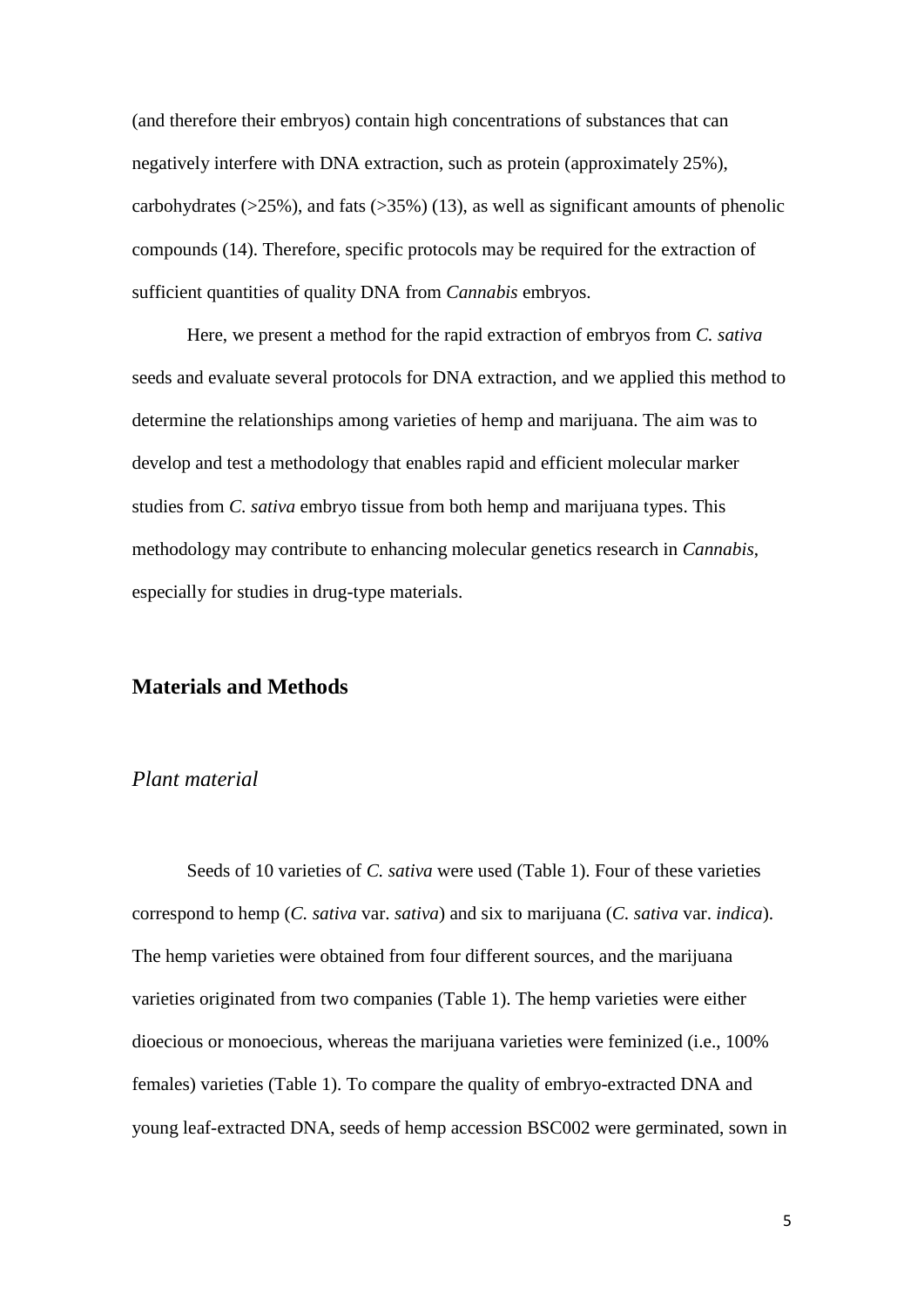commercial growing substrate and grown in a climatic chamber. Young leaf tissue was obtained from young plants with a height of approximately 15 cm.

# *Embryo extraction from seeds*

The following procedure was developed to extract the embryos from *C. sativa* seeds (Fig. 1):

1. Achenes (seeds) are placed on a Petri dish with moistened hydrophilic cotton covered by a layer of filter paper.

2. When the radicle begins to emerge (1-2 mm) from the swollen seeds, which typically occurs after 1-3 days at room temperature, a perimetral incision into the pericarp and seed coat is made beginning from the point of emergence of the radicle to the other end using a scalpel.

3. The pericarp, testa and endosperm are removed with forceps to expose the embryo.

4. The embryo, with no observable traces of tissue from the endosperm, testa, or coat, is transferred with a forceps to an Eppendorf tube and immediately frozen with liquid N and stored at -80ºC until analyzed.

#### *DNA extraction protocols*

Embryos of variety BSC002 were used to test six DNA extraction protocols. Four of the protocols were based on the cetyltrimethylammonium bromide (CTAB) method (10), and the two others consisted of commercial kits. The CTAB methods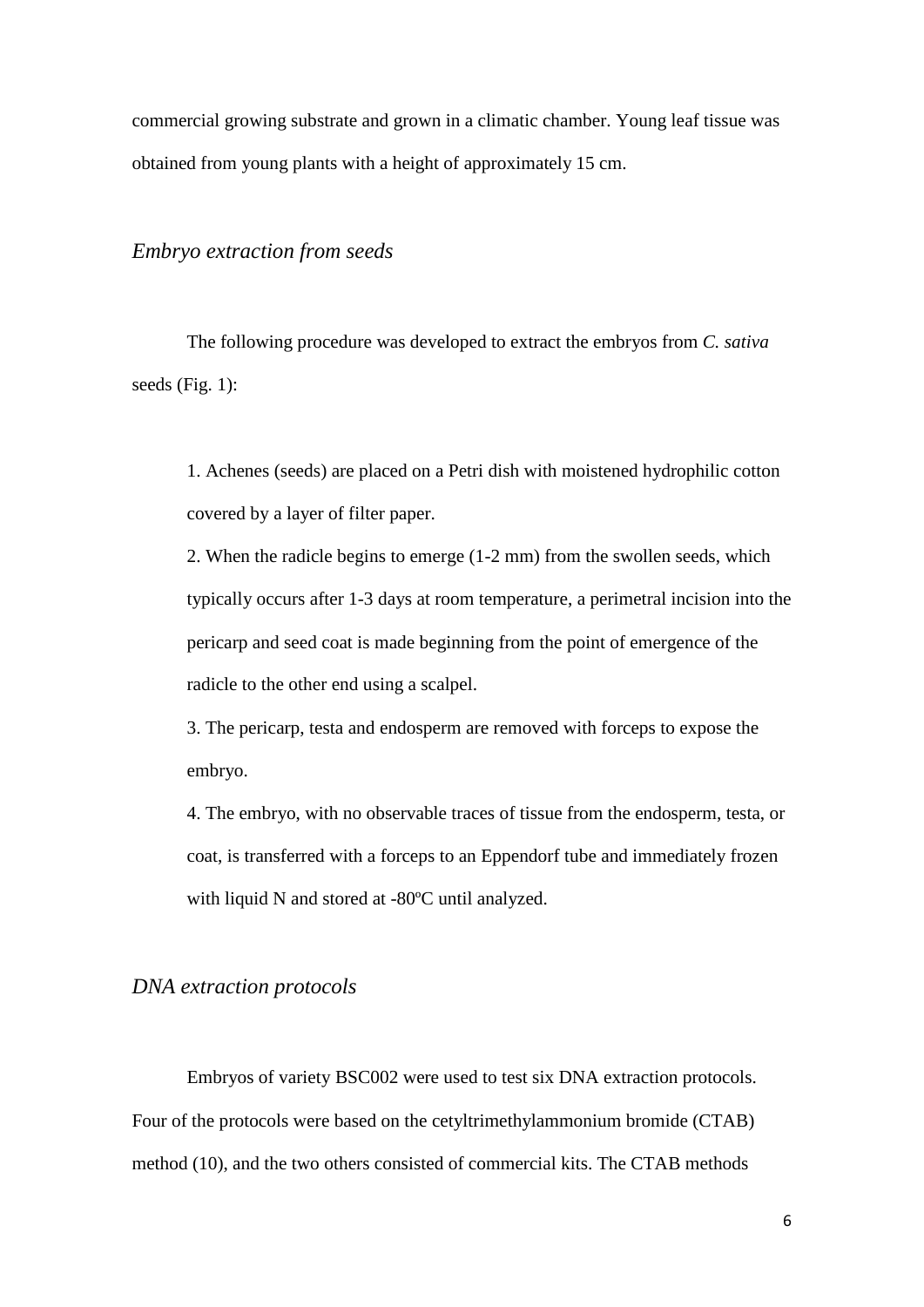included a conventional CTAB method (CTAB0) and three modifications of the CTAB0 method: a) the addition of 1% PVP40 to the extraction buffer (CTAB1), b) the addition of 1% proteinase K to the extraction buffer (CTAB2), and c) the addition of phenol:chloroform:isoamyl alcohol (25:24:1) prior to washing with chloroform:isoamyl alcohol (24:1) (CTAB3). Extractions using the [DNeasy® Plant Mini Kit \(Qiagen,](http://www.google.es/url?sa=t&rct=j&q=&esrc=s&source=web&cd=1&cad=rja&ved=0CEgQFjAA&url=http%3A%2F%2Fwww.qiagen.com%2FProducts%2FCatalog%2FSample-Technologies%2FDNA-Sample-Technologies%2FGenomic-DNA%2FDNeasy-Plant-Mini-Kit&ei=VAPtUcKSK-aP7Aa8z4GIDw&usg=AFQjCNEqZE7WuQyqEq4Q51lcmgAApOrPfA&sig2=j2hV5vXm-W0scg-2AguTiA&bvm=bv.49478099,d.ZGU) Hilden, Germany; KIT1) and NucleoSpin® Plant II (Macherey-Nagel, Düren, Germany; KIT2) commercial kits were performed according to the manufacturers' instructions.

For the CTAB-based DNA extraction protocols, the procedure included the following steps (modifications are indicated in bold for each of the CTAB1-CTAB3 protocols):

1. Frozen individual embryos are placed in a 1.5 mL microtube and ground under liquid nitrogen in a mixer mill using two metal balls.

2. Immediately after maceration, 700 µL of extraction buffer and 1.4 µL of βmercaptoethanol are added.

3. The samples are incubated at 65ºC for 30 min and are shaken gently at regular intervals every 5 min.

4. Subsequently, 700 µL of 25:24:1 of phenol:chloroform:isoamyl alcohol are added to the microtubes (**this step only for CTAB3**).

5. The microtubes are centrifuged at 11.000 rpm for 5 min.

6. The supernatant is recovered and transferred to a new microtube.

7. A volume of 700 µL of 24:1 of chloroform:isoamyl alcohol is added to the microtubes, which are immediately shaken.

8. The microtubes are centrifuged at 11,000 rpm for 5 min.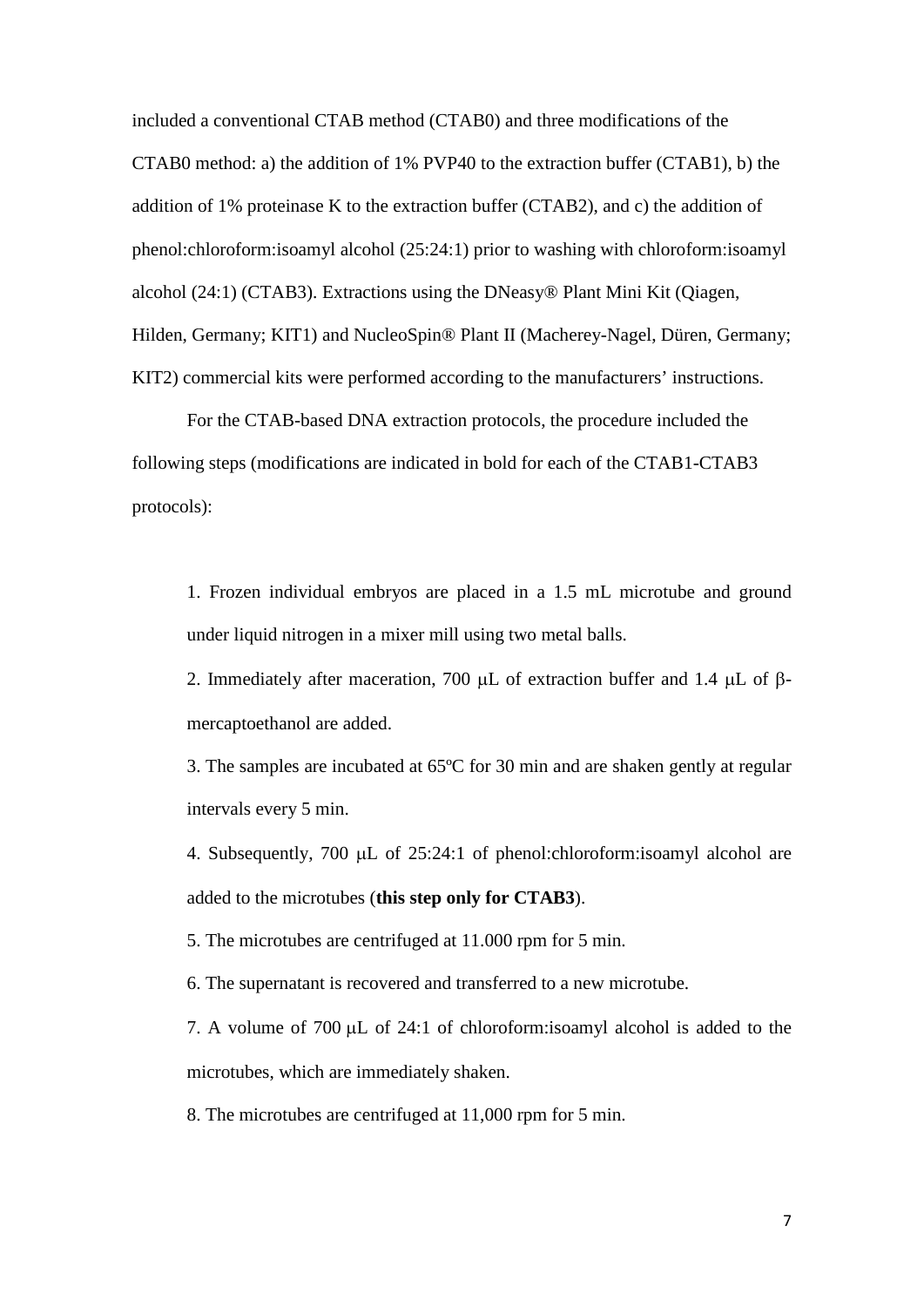9. The supernatant is recovered and DNA precipitated with 700 µL of absolute ethanol.

10. The microtubes are left for 10 min in a freezer at -20ºC.

11. The microtubes are centrifuged at 11,000 rpm for 5 min, and the supernatant is discarded.

12. The pellet is washed with 1 mL of cold 70% ethanol.

13. The supernatant is discarded and the pellet is air-dried.

14. The pellet is resuspended in 50 µL of TE buffer.

The extraction buffer consisted of 2% CTAB, 1.42 M NaCl, 100 mM Tris-HCl, 20 mM EDTA (**all CTAB methods**), 1% PVP40 (**only for CTAB1**), and 1% proteinase K (**only for CTAB2**). In all cases, the pH was adjusted to 8.

The absorbance of the extracted DNA was measured at 260 nm with a NanoDrop ND-1000 spectrophotometer (NanoDrop Technologies, Wilmington, DE, USA). The DNA concentration was calculated using the NanoDrop nucleic acid application module. DNA purity was assessed based on 260/280 and 260/230 absorbance ratios. DNA integrity was evaluated via 0.8% agarose gel electrophoresis.

To compare the results of the extraction from the seed embryos and those from leaves, the conventional CTAB0 protocol together with the best protocol among the other five tested were evaluated for the extraction of DNA from 100 mg of young leaves of plantlets of hemp accession BSC002.

#### *SSR characterization*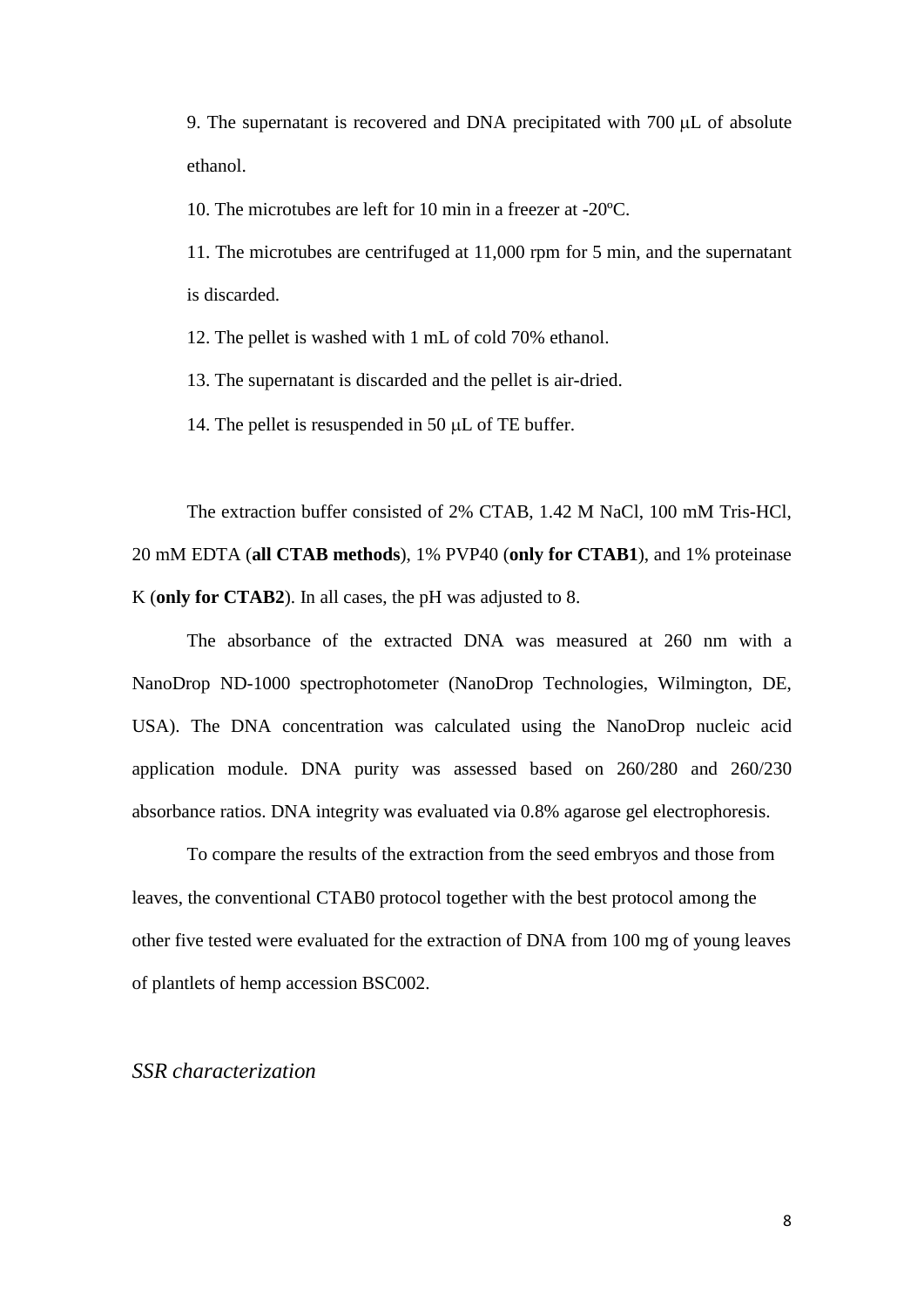For simple sequence repeat (SSR) characterization, 11 genomic SSRs (Table 2) were developed *de novo* from the genome of *C. sativa* var. *indica* (variety Purple Kush) (15) using the SciRoKo software (16). These SSRs were used for the amplification of DNA extracted from one embryo of each of the ten *C. sativa* varieties using the selected extraction protocol.

The PCR reaction consisted of  $1 \times PCR$  buffer, 1.5 mM MgCl<sub>2</sub>, 0.2 mM dNTPs, 0.04 units of *Taq* DNA polymerase (Roche, Basel, Switzerland), 0.05 μM forward primer, 0.25 μM reverse primer, 0.2 μM M13 fluorescent-labeled primer, 10 ng of DNA and  $dH_2O$  in a 10  $\mu$ L total reaction volume. The amplifications were carried out in an Eppendorf thermocycler with an initial step at 94 °C for 3 min, 35 cycles of 94 °C for 30 s, 58 °C for 45 s, 72 °C for 1 min and a final 10-min extension at 72 °C. The PCR products were separated in an ABI Prism 3100 genetic analyzer (Applied Biosystems, Foster City, California, USA). The analysis was performed using GENSCAN and Genotyper software (Applied Biosystems).

For each SSR locus, the number of alleles (*Na*) and frequency of the predominant allele (f) were determined. The polymorphism information content (*PIC*) was calculated as  $PIC = 1 - \sum_{i=1}^{n} p_i^2 - \sum_{j=i+1}^{n} 2p_i^2 p_j^2$ , where *n* is the total number of alleles detected,  $p_i$  is the frequency of the *i*th allele, and  $p_i$  is the frequency of the *j*th allele. Additionally, the observed heterozygosity (*Ho*) and expected heterozygosity (*He*, calculated as  $H_e = 1 - \sum_{i=1}^{n} p_i^2$  were determined. Nei and Li genetic similarities were calculated and used to graphically represent the genetic relationships among accessions via principal coordinate analysis (PCoA) using GenAlEx 6.5 software (17).

#### **Results**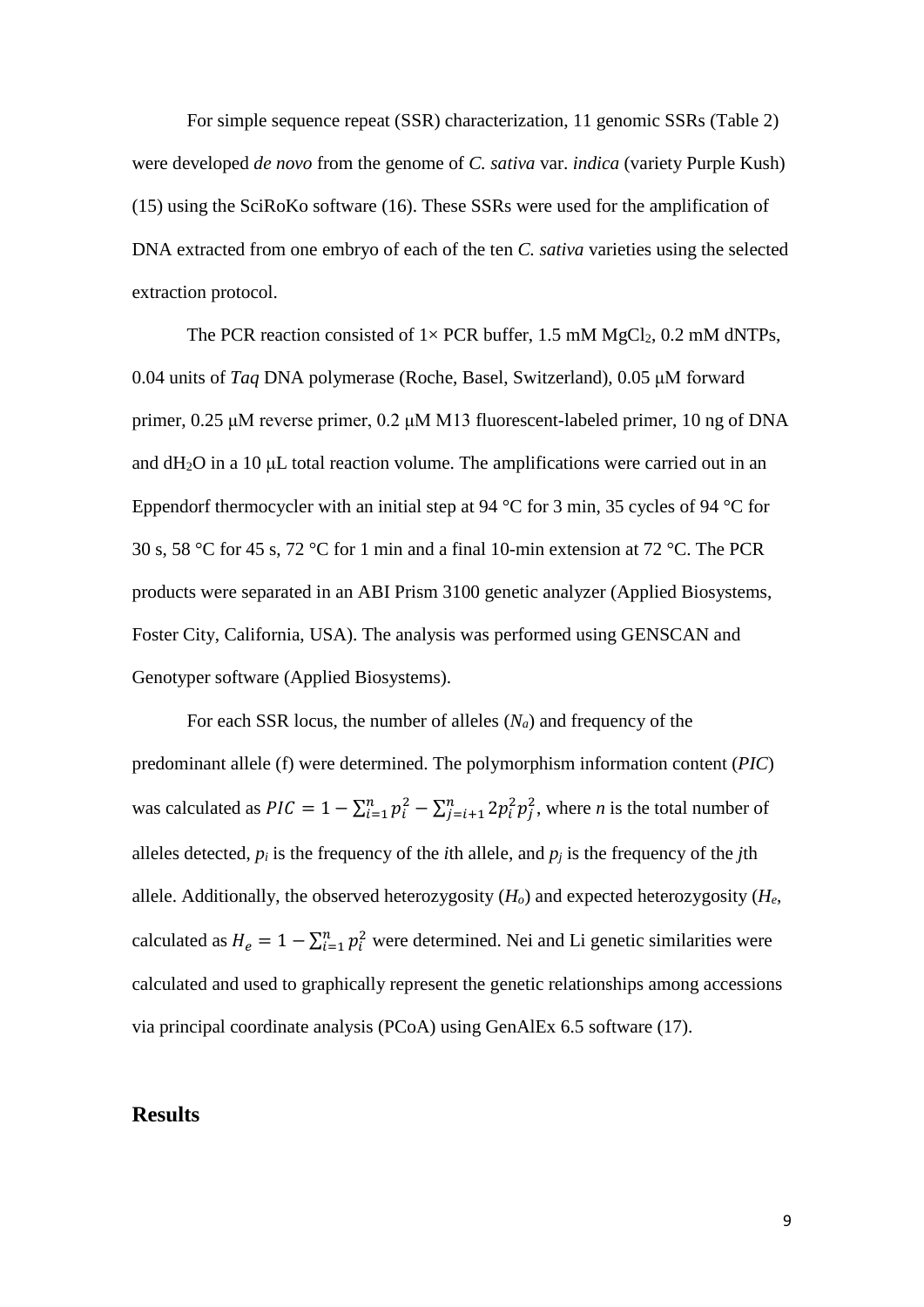### *Embryo extraction from seeds*

We extracted complete embryos from *C. sativa* seeds for DNA extraction (Fig. 1). Seed imbibition and the initiation of germination softens the pericarp and seed testa and facilitates the release of intact complete embryos from the seed. The most critical step in the protocol is the perimetral incision into the pericarp and seed coat with a scalpel. Care must be taken to avoid making a cut that is too deep (which may damage the embryo) or too shallow (which may complicate the extraction). Embryos extracted from seeds using this protocol have a neat appearance and present neither traces of other seed or pericarp tissue nor browning due to mechanical damage to the embryo during extraction (Fig. 1). Immediate freezing in liquid nitrogen ensures that the embryo tissues are conserved under optimum conditions for DNA extraction. This protocol does not require special technical skills (with the exception of the commonly used security measures when using the scalpel). Using this protocol, we were able to extract more than 30 embryos/h per person.

#### *DNA extraction*

The highest embryo DNA yields were obtained using the CTAB methods (Table 3). The highest yield was obtained with CTAB3 with an average concentration of 614 ng/µL, followed by the CTAB method without modifications (CTAB0) with an average concentration of 377 ng/µL. The two other CTAB methods (CTAB1 and CTAB2) gave lower values but were significantly higher than those obtained with the commercial kits (Table 3). The best purity of DNA from extracted from embryos was obtained using the CTAB3 method (Table 3). The extraction of DNA from young leaf tissue with the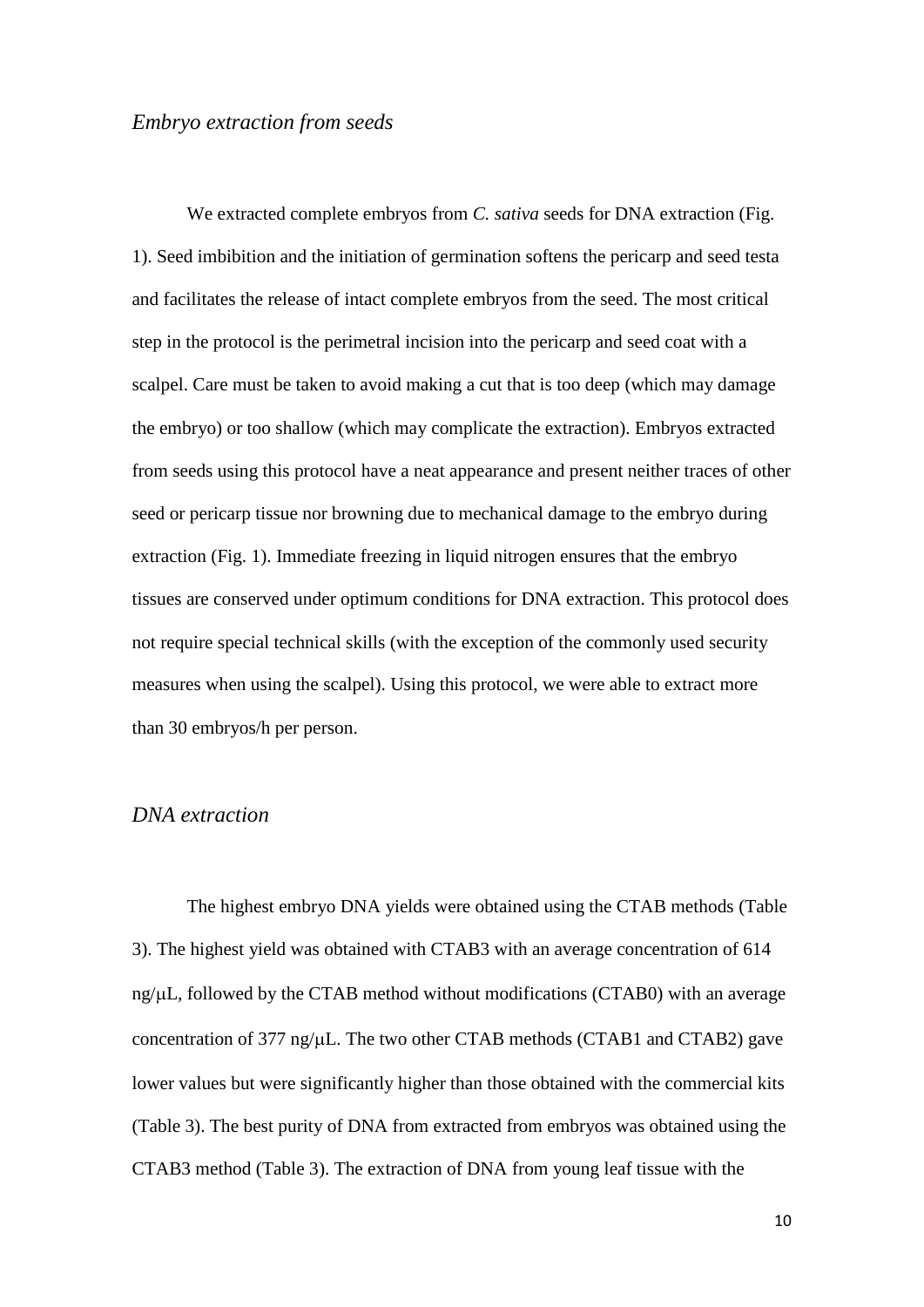conventional CTAB0 and CTAB3 protocols revealed that high concentrations of DNA were obtained with average values greater than 750 ng/ $\mu$ L in both cases (Table 3). A comparison of the DNA concentration and purity results obtained with the CTAB3 protocol from embryo extractions with the CTAB0 and CTAB3 protocols for young leaf tissue revealed that the quality of embryo DNA extracted with this protocol was similar to that of DNA extracted from young leaf tissue.

#### *SSR characterization*

The combinations of primers for the 11 genomic SSRs produced successful amplification products as discrete bands that were effectively resolved. One of the primer combinations (G3) amplified two loci, which we denominated CSG3a and CSG3b, resulting in a total of 12 SSR loci that were scored (Table 4). In each of the individuals, amplified SSR loci revealed either one (homozygous) or two (heterozygous) alleles.

A total of 64 alleles were detected for the 12 loci with an average number of alleles per locus  $(N_a)$  of 5.33 and a range between two (CSG03b and CSG14) and 11 (CSG24) (Table 4). The frequency of the predominant allele (*f*) ranged from 0.20 (CSG20 and CSG24) and 0.86 (CSG14) with an average value of 0.49. The average value for *PIC* was 0.59; however, the *PIC* value of individual SSR loci ranged between 0.21 (CSG14) and 0.87 (CSG24). The mean value for the observed heterozygosity (*Ho*; 0.23) was lower than that for the expected heterozygosity (*He*; 0.63). The values for *Ho* ranged between 0 (five loci) and 0.70 (CSG24), whereas those for *He* ranged between 0.24 (CSG14) and 0.88 (CSG24). For all loci, the  $H_0$  value was lower than the  $H_e$  value (Table 4).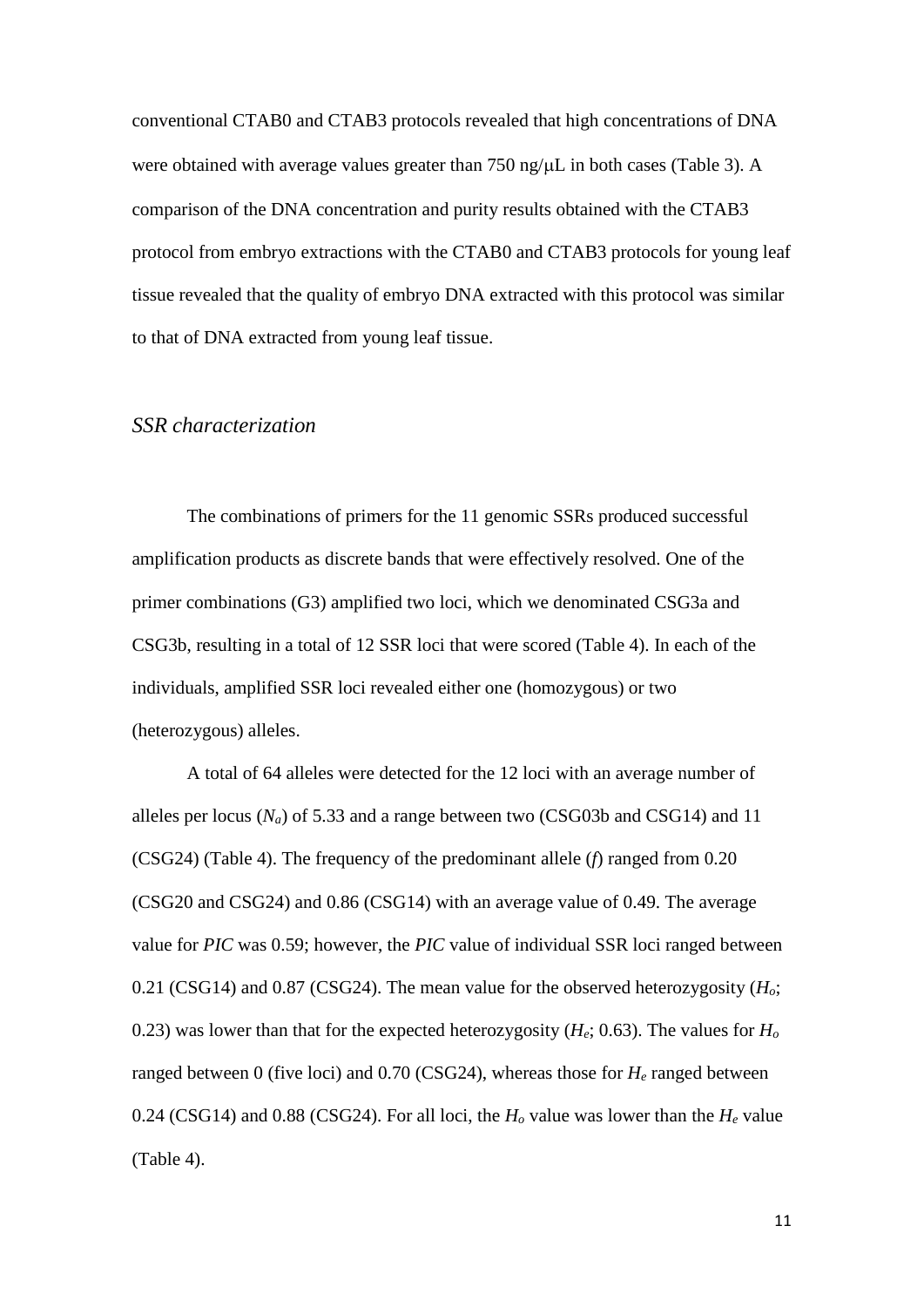All individuals tested presented a unique SSR profile and, with the exception of marijuana variety Buddha Purple Kush, which was homozygous for all loci, all individuals presented several loci in heterozygosis. No SSR alleles were specific and universal to all hemp or marijuana varieties.

The first and second principal coordinates of the PCoA analysis accounted for 34.5% and 16.5% of the total variation, respectively. The representation of the varieties in the PCoA graph showed that the *C. sativa* var. *sativa* and *C. sativa* var. *indica* accessions were plotted in different sections of the graph (Fig. 2) and were separated by the first component. The hemp varieties had positive values for the first principal component, whereas marijuana varieties had negative values. The hemp varieties presented a wider dispersion in the second component than the marijuana varieties (Fig. 2). When considering the origin of the marijuana varieties, the materials from Hemp Trading plot together; those from Automaris are more dispersed (Fig. 2).

#### **Discussion**

Although methods for DNA extraction from whole *Cannabis* seeds are available (18), the seeds contain distinct genetic components, including 2n maternal genetic material in the seed testa (and in the pericarp of the achene in the case of *Cannabis*), 2n maternal (n) and paternal (n) material in the embryo, and 3n genetic material identical to that of the embryo (with the exception for the ploidy level of the maternal parent  $(2n)$ ) (11). Therefore, DNA extraction from seeds may result in a mixture of two genetically distinct individuals, the maternal parent and the new zygotic individual represented by the embryo, which may complicate the interpretation of genotyping data. DNA extraction from embryos represents an alternative.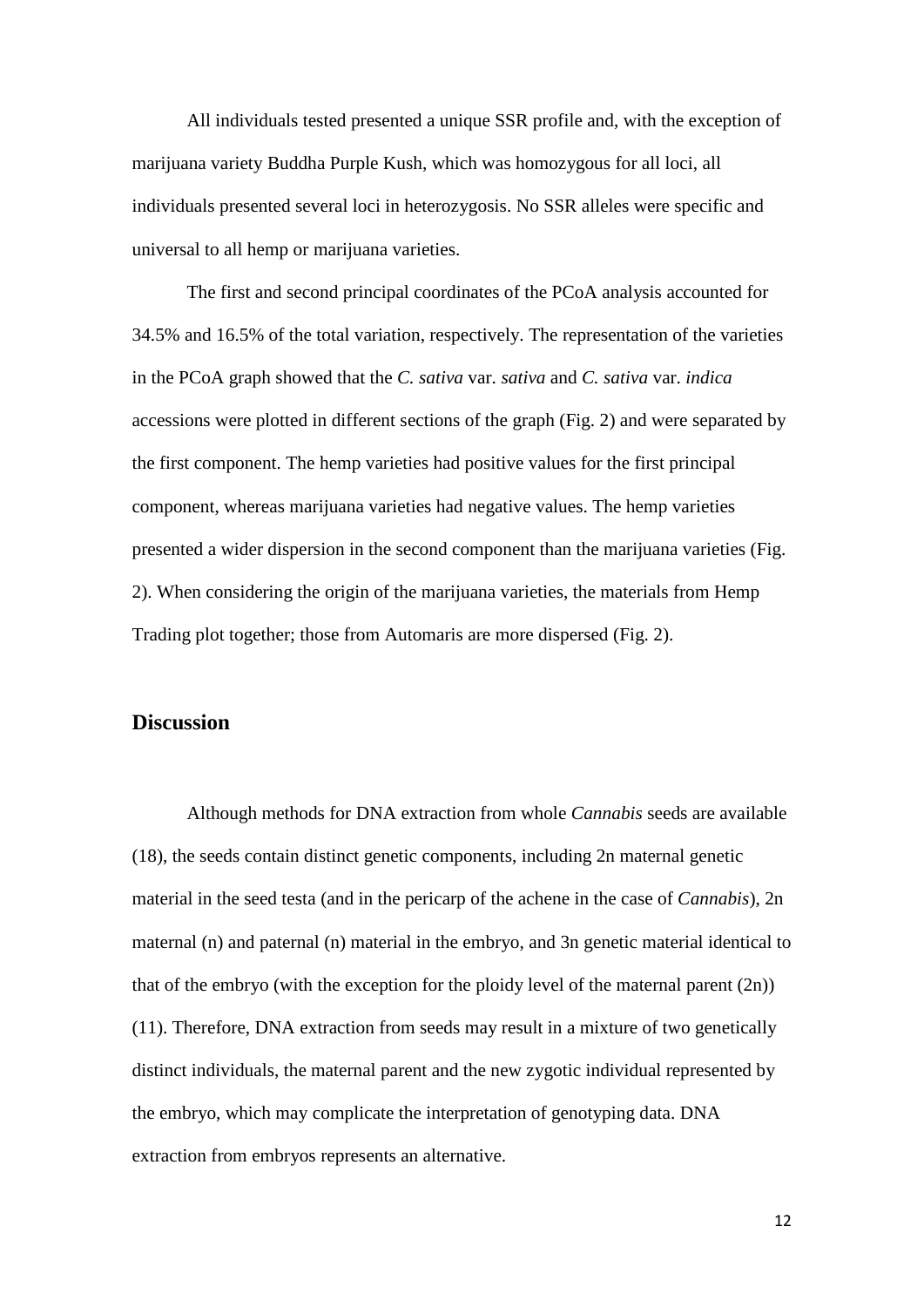We developed and validated a method for the extraction of DNA from *C. sativa* seed embryos that is suitable for SSR molecular marker analysis. Our method has the advantage of making a 2n zygotic individual available for DNA extraction from a source (seed) that contains very low levels of psychotropic THC both in hemp and marijuana varieties (9). In contrast with whole plants, the possession and commercialization of marijuana seeds is legal in many countries because their THC content is below legal limits (9). Therefore, this method enables the genotyping of *C. sativa* individuals without the need to grow plants and may overcome legal issues related to the prohibition of marijuana plant cultivation (7) and the possession of *Cannabis* material with THC levels above the legal limits, which makes it difficult to perform genetic studies in this species. Additionally, by avoiding the need to grow plants, this method accelerates research because there is no need to wait for seed germination and plant growth. This approach also reduces the costs associated with plant cultivation (19).

Mature dry *C. sativa* achenes (seeds) are hard, and the mechanical extraction of embryos is impractical. To facilitate embryo extraction, seeds are moistened to trigger germination, which softens the achene pericarp and seed coat. In *Cannabis*, the embryo occupies the entire seed cavity, and the endosperm is represented by only a thin layer immediately below the testa (20), which is easily removed. Similar to non-germinated seeds, the THC levels of germinating seeds of *Cannabis* remain very low (8). Using our method, a large number (>30 embryos/h) of embryos without any other seed tissue remains can be obtained for DNA extraction. Furthermore, the embryos do not sustain mechanical injuries from the extraction process, which avoids the oxidation of polyphenols and other reactions that can interfere with DNA extraction. Although seeds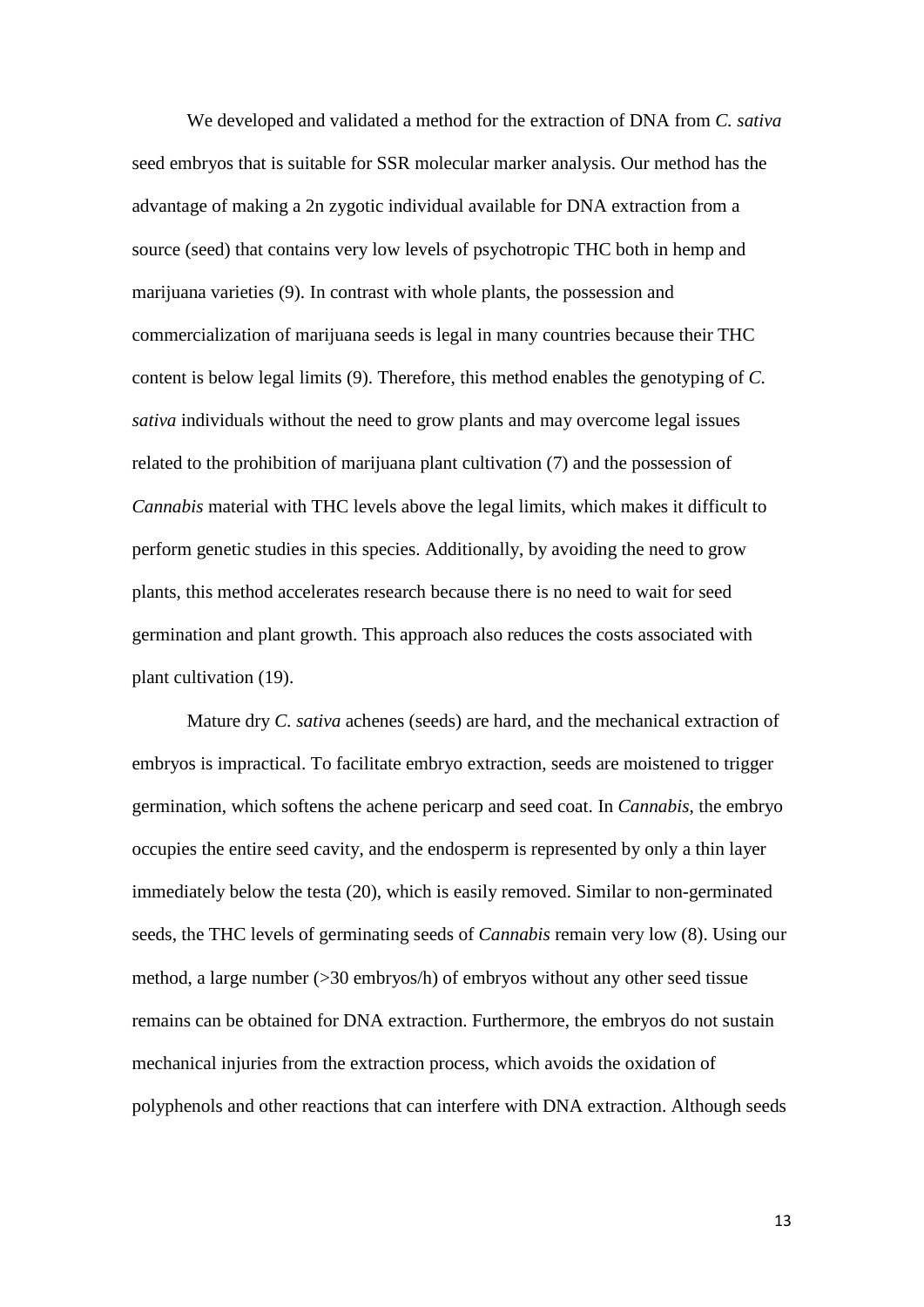of *C. sativa* var. *sativa* are usually somewhat larger than those of *C. sativa* var. *indica*, (21) the embryo extraction protocol works well in both botanical varieties.

Most standard protocols for DNA extraction, including that for *Cannabis* (22), are based on fresh leaf tissue (10). However, seeds present a composition very different from young leaves and in the case of *Cannabis* have a high content of compounds that may interfere with DNA extraction, such as proteins, carbohydrates, fats, and phenolics (13,14). The standard CTAB method as well as commercial kits did not enable the extraction of large quantities of high-quality DNA for molecular studies from the seed embryos. The CTAB method (10) with a modification consisting of the additional 25:24:1 phenol:chloroform:isoamyl alcohol prior to the first centrifugation step was shown to be the most adequate method among those tested. Compared with the other methods, this modification of the protocol likely results in the recovery of a great proportion of DNA by disrupting cell membranes and allowing the release of DNA (23). Our protocol allows for the acquisition of high-concentration and good-quality DNA with values close to the ideal 1:2:1 for the proportions between absorbances at 230, 260 and 280 nm (24). The quantity and purity of the obtained DNA are similar to those obtained with CTAB protocols from young leaves and are, therefore, appropriate for molecular methods that require high-quality DNA in abundant quantity. This method also represents an addition to other available methods for DNA extraction from other *Cannabis* samples, including those from leaves (22) and resin (hashish) (25).

The use of DNA from embryos extracted via the developed protocol enabled successful SSR characterization from 2n zygotes. Herein, we found that *C. sativa* presents a certain degree of heterozygosis; thus, DNA extraction from whole seeds (achenes) could theoretically result in the amplification of three alleles when the maternal plant is heterozygous and the allele carried by the male gamete is different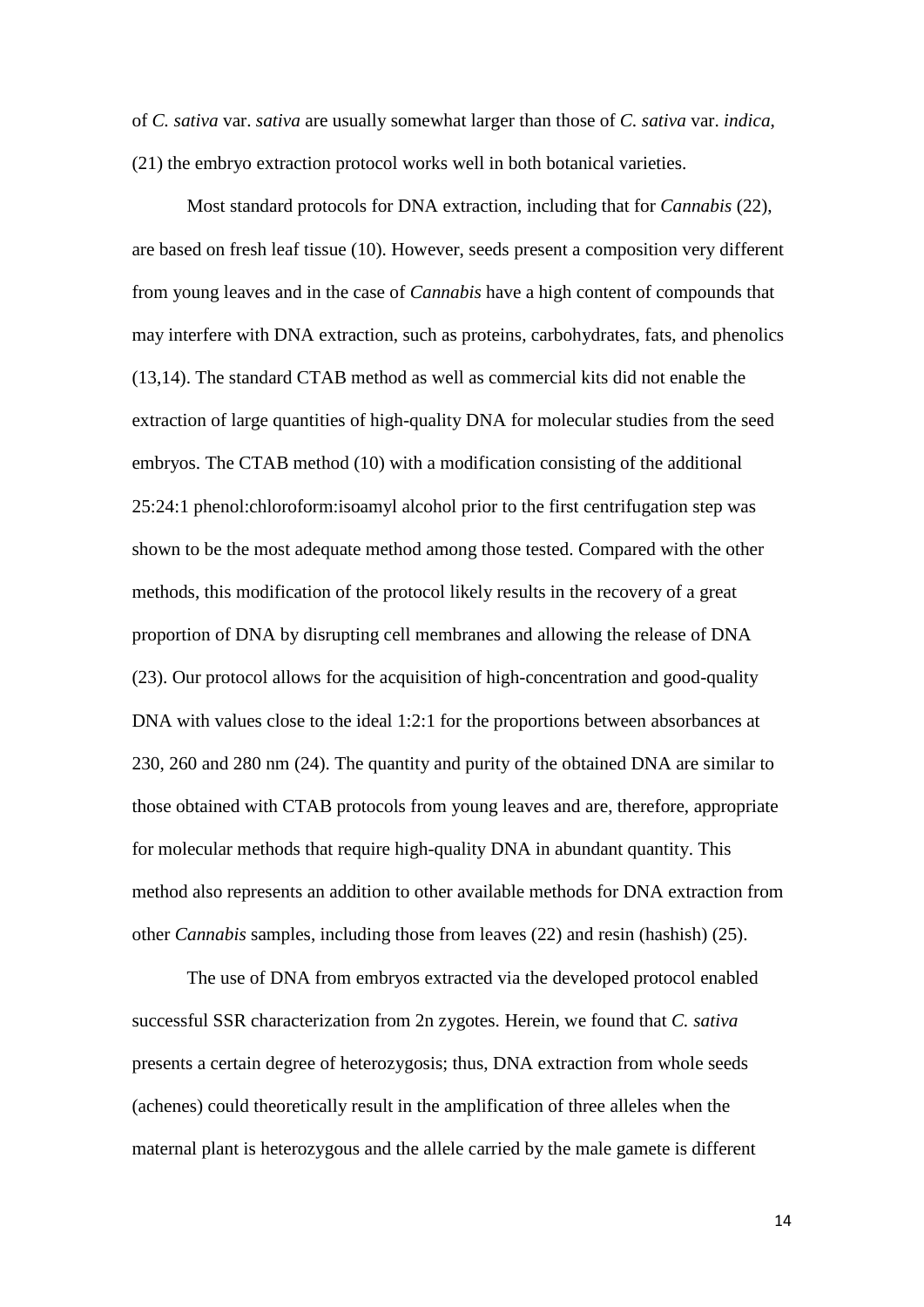from the maternal alleles (26). However, we did not find any SSR profiles with three alleles, indicating a lack of contamination in the embryo tissues resulting from the presence of tissue from the seed testa or achene pericarp.

The 11 genomic SSR primers used in this study have previously been used to detect many alleles and represent an addition to the available SSR markers for the genetic characterization of *Cannabis* (12,26-30). The fact that genomic SSR markers are usually highly polymorphic compared with EST-SSRs (31) is likely a primary factor in this high degree of polymorphism and suggests that the development of further SSRs for identification purposes could benefit from the availability of the genome sequence (15). In particular, SSR loci with a high number of alleles and *PIC* values (such as CSG15, CSG20 and CSG24) may be of great utility for molecular characterization studies in *C. sativa*.

The SSR data show that, as expected, *C. sativa* generally presents a certain degree of heterozygosis due to its commonly dioecious reproductive system (4,26). Although marijuana varieties are usually highly inbred (6), we found that, with the exception of variety Purple, they are heterozygous for several of the SSR loci, suggesting that a certain degree of heterozygosis is maintained during breeding and selection. This has important implications for variety identification and the development of genetic fingerprints specific to varieties; for certain loci, it may be possible to identify individuals that are homozygous for different alleles or that are heterozygous. This heterozygosity is also an indication of a certain extent of intra-variety genetic variation.

Our molecular study is also in agreement with previous works indicating that hemp and marijuana varieties present different genetic backgrounds (21,32). In this respect, the PCoA analysis clearly delineated both types of *Cannabis* materials. This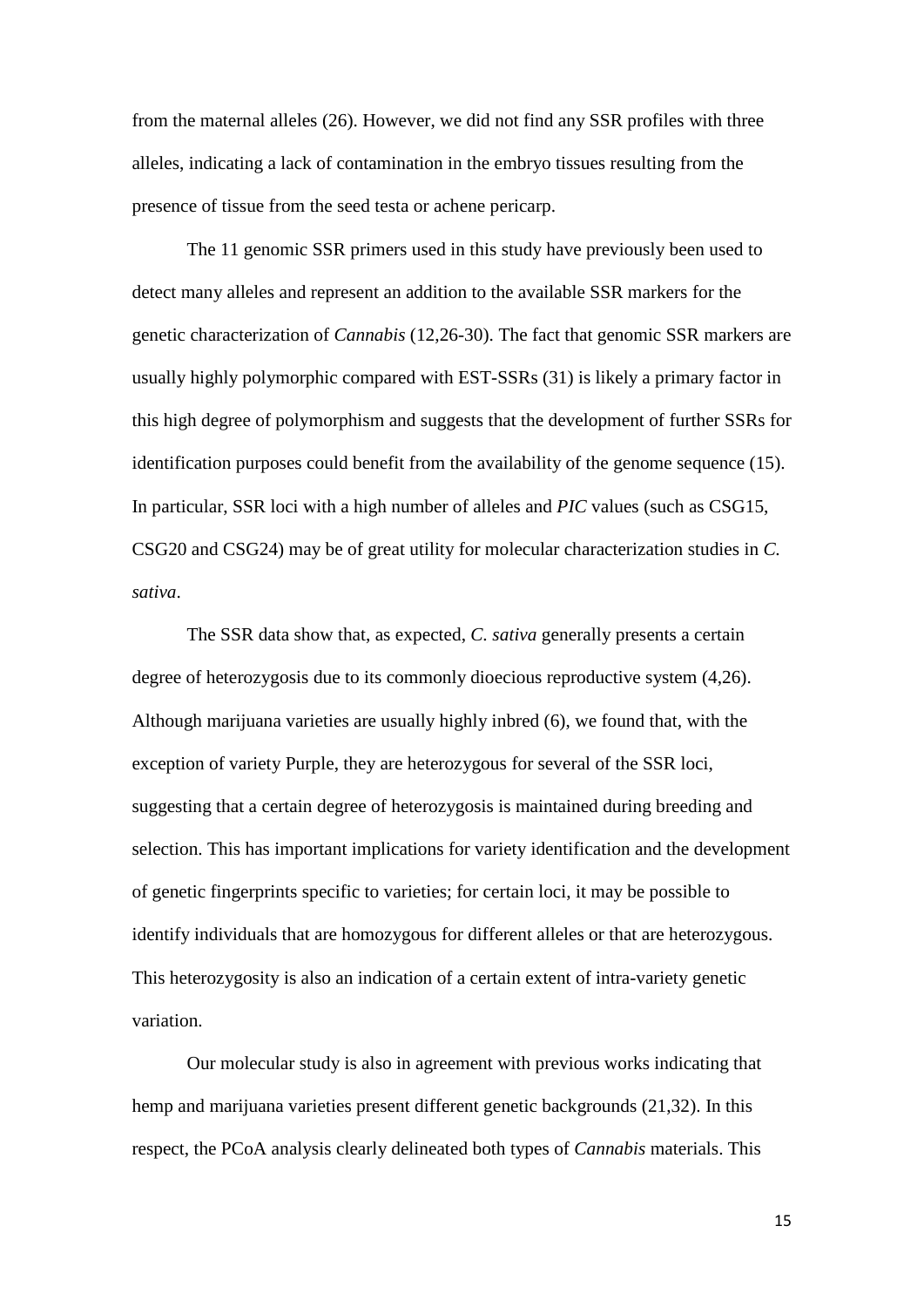indicates that a limited number of SSRs may be useful for a complete discrimination between both types of materials in forensic studies. However, further studies of intravarietal diversity should be performed to confirm that these markers can be used to provide a specific varietal fingerprint and a clear-cut distinction between hemp and marijuana.

In conclusion, we present an efficient method for embryo extraction from seeds of *Cannabis sativa* and for the DNA extraction of individual embryos. The mechanical method for embryo extraction from imbibed seeds enables the extraction of clean embryos free from other genetically distinct tissues in the seed. The CTAB3 method, which uses extraction with phenol:chloroform:isoamyl alcohol prior to the first centrifugation, enables the recovery of DNA of high concentration and good quality for PCR applications, such as SSR analysis. This combined methodology, which includes newly developed highly polymorphic genomic SSR markers, enables genetic studies and forensic analyses of individual diploid zygotes in *Cannabis* without the need for leaf tissue. This may not only accelerate these studies but also does not require the cultivation of *Cannabis* plants, which may require legal authorization when THC levels are above certain limits.

# *Acknowledgements*

We thank Emilio Martín, Cristina Casanova and Mireya Martínez for their help in data collection. Automaris provided the seeds of *Cannabis sativa* varieties Callipso, Critical#Chiva and Gitane.

# **References**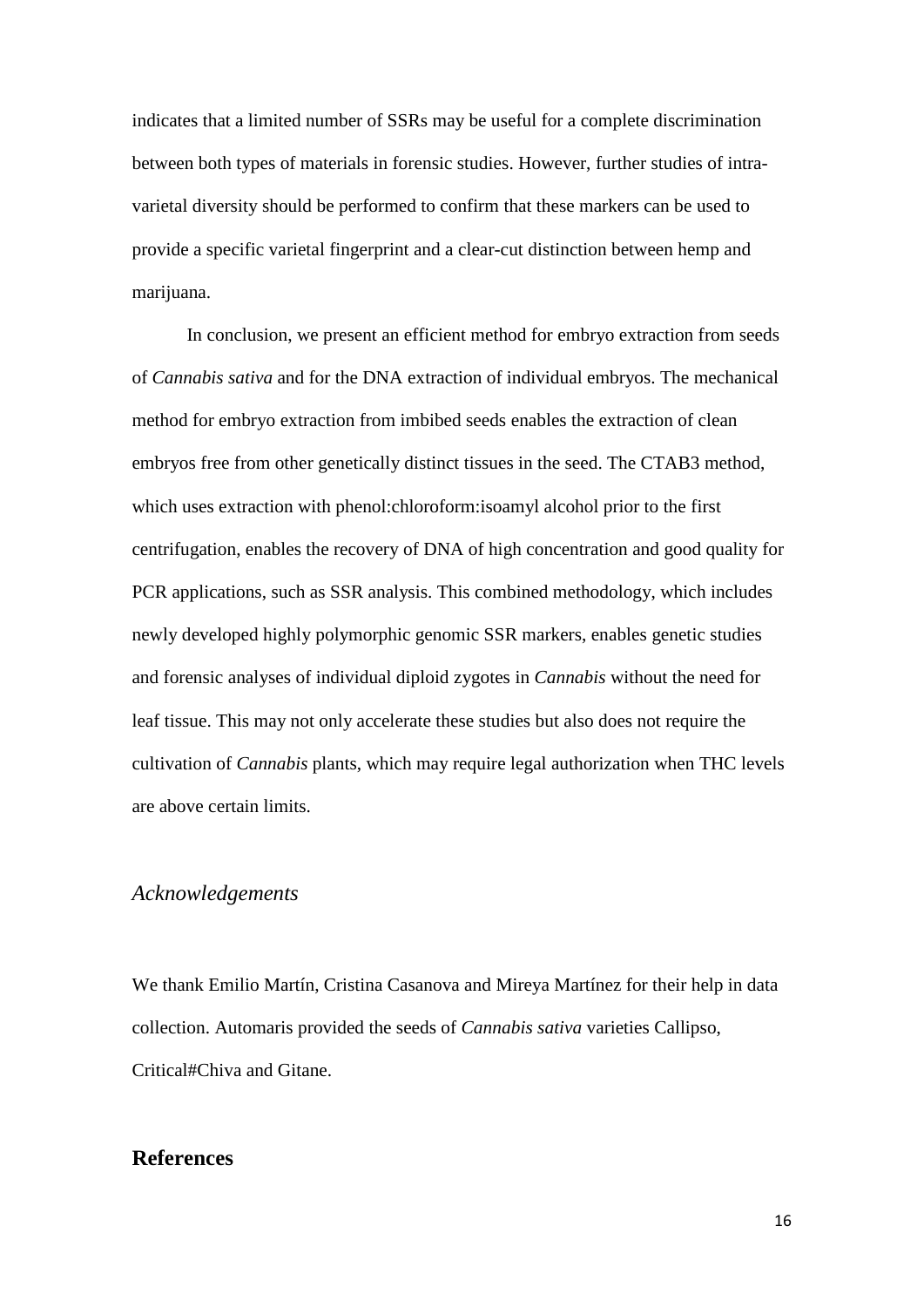- 1. Small E, Cronquist A. A practical and natural taxonomy for *Cannabis*. Taxon 1976;25:405-435.
- 2. Brenneisen R. Chemistry and analysis of phytocannabinoids and other *Cannabis* constituents. In ElSohly MA, editor. Forensic science and medicine: Marijuana and the cannabinoids. Totowa, NJ: Humana Press, 2007;17-49.
- 3. de Meijer EPM, Keizer LCP. Patterns of diversity in *Cannabis*. Genet Res Crop Evol 1996;43:41-52.
- 4. Staginnus C, Zörntlein S, de Meijer E. A PCR marker linked to a THCA synthase polymorphism is a reliable tool to discriminate THC-rich plants of *Cannabis sativa* L. J Forensic Sci 2014;59:919-926.
- 5. Moliterni VMC, Cativelli L, Ranalli P, Mandolino G. The sexual differentiation of *Cannabis sativa* L.: A morphological and molecular study. Euphytica 2004;140:95- 106.
- 6. Green G. The Cannabis breeder's bible. San Francisco: Green Candy Press, 2005.
- 7. van Ours JC. The long and winding road to Cannabis legalization. Addiction 2012;107:872-873.
- 8. De Backer B, Maebe K, Verstraete AG, Charlier C. Evolution of the content of THC and other major cannabinoids in drug-type cannabis cuttings and seedlings during growth of plants. J Forensic Sci 2012;57:918-922.
- 9. Ross SA, Mehmedic Z, Murphy TP, ElSohly MA. GC-MS analysis of the total  $\Delta^9$ -THC content of both drug- and fiber-type Cannabis seeds. J Anal Toxicol 2000;24:715-717.
- 10. Doyle JJ, Doyle J. A rapid DNA isolation procedure for small quantities of fresh leaf tissue. Phytochem Bull 1987;19:11-15.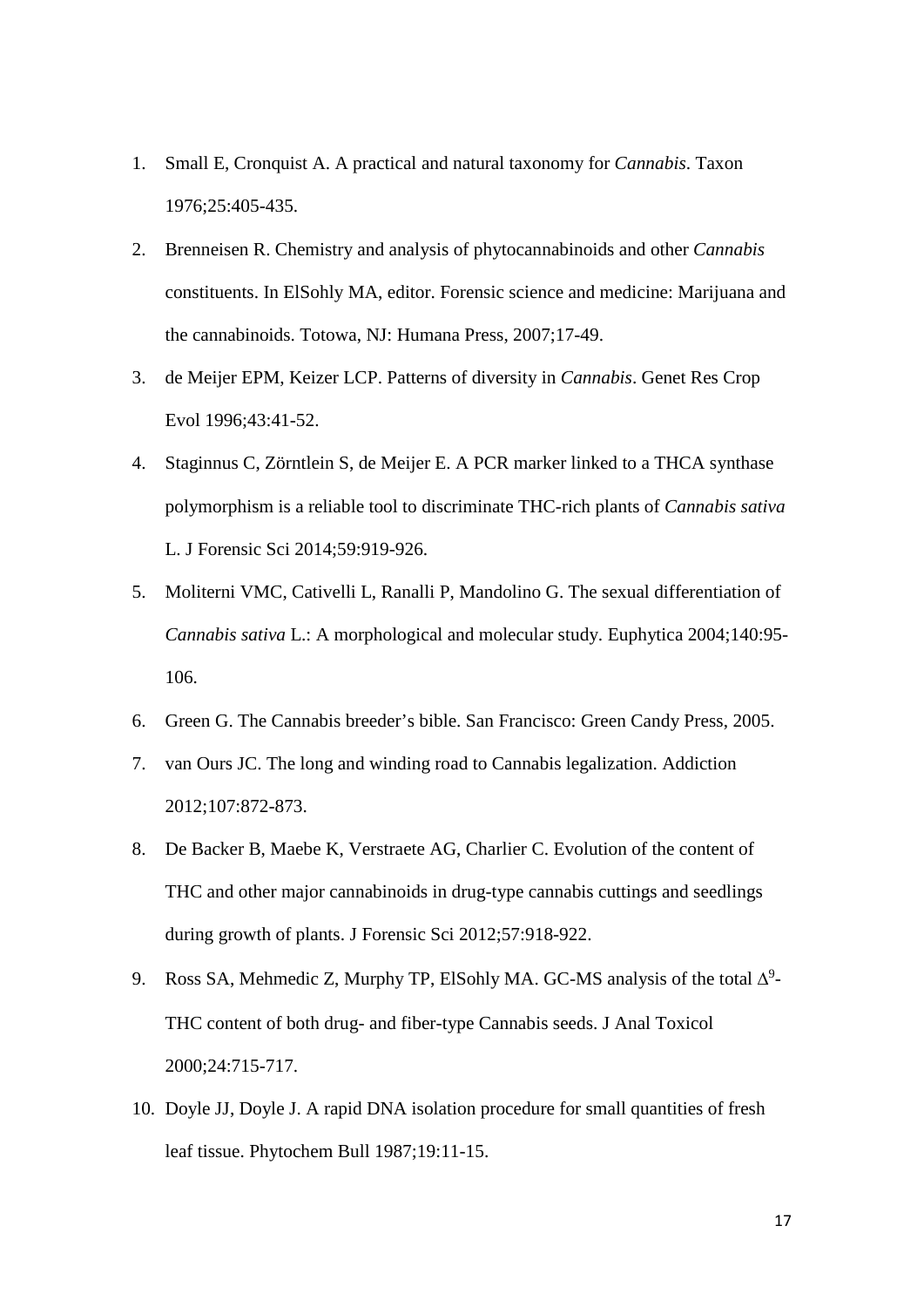- 11. Gehring M, Choi Y, Fischer RL. Imprinting and seed development. Plant Cell 2004;16:S203-S213.
- 12. Gilmore S, Peakall R, Robertson J. Short tandem repeat (STR) DNA markers are hypervariable and informative in *Cannabis sativa*: implications for forensic investigations. Forensic Sci Int 2003;131:65-74.
- 13. Callaway JC. Hempseed as a nutritional resource: An overview. Euphytica 2004;140:65-72.
- 14. Chen T, He J, Zhang J, Li X, Zhang H, Hao J, et al. The isolation and identification of two compounds with predominant radical scavenging activity in hempseed (seed of *Cannabis sativa* L.). Food Chem 2012;134:1030-1037.
- 15. van Bakel H, Stout JM, Cote AG, Tallon CM, Sharpe AG, Hughes TR, et al. The draft genome and transcriptome of *Cannabis sativa*. Genome Biol 2011;12:R102.
- 16. Kofler R; Schlötterer C, Lelley T. SciRoKo: A new tool for whole genome microsatellite search and investigation. Bioinformatics 2007;23:1683-1685.
- 17. Peakall R, Smouse PE. GenAlEx 6.5: genetic analysis in Excel. Population genetic software for teaching and research – an update. Bioinformatics 2006;28:2537-2539.
- 18. Johnson CE, Premasuthan A, Trask JS, Kanthaswamy S. Species identification of *Cannabis sativa* using real-time quantitative PCR (qPCR). J Forensic Sci 2013;58:486-490.
- 19. Gao S, Martínez C, Skinner DJ, Krivanek AF, Crouch JH, Xu Y. Development of a seed DNA-based genotyping system for marker-assisted selection in maize. Mol Breed 2008;22:477-494.
- 20. Ram M. Occurrence of endosperm haustorium in *Cannabis sativa* L.: With thirteen figures in the text. Ann Bot 1960;24:79-82.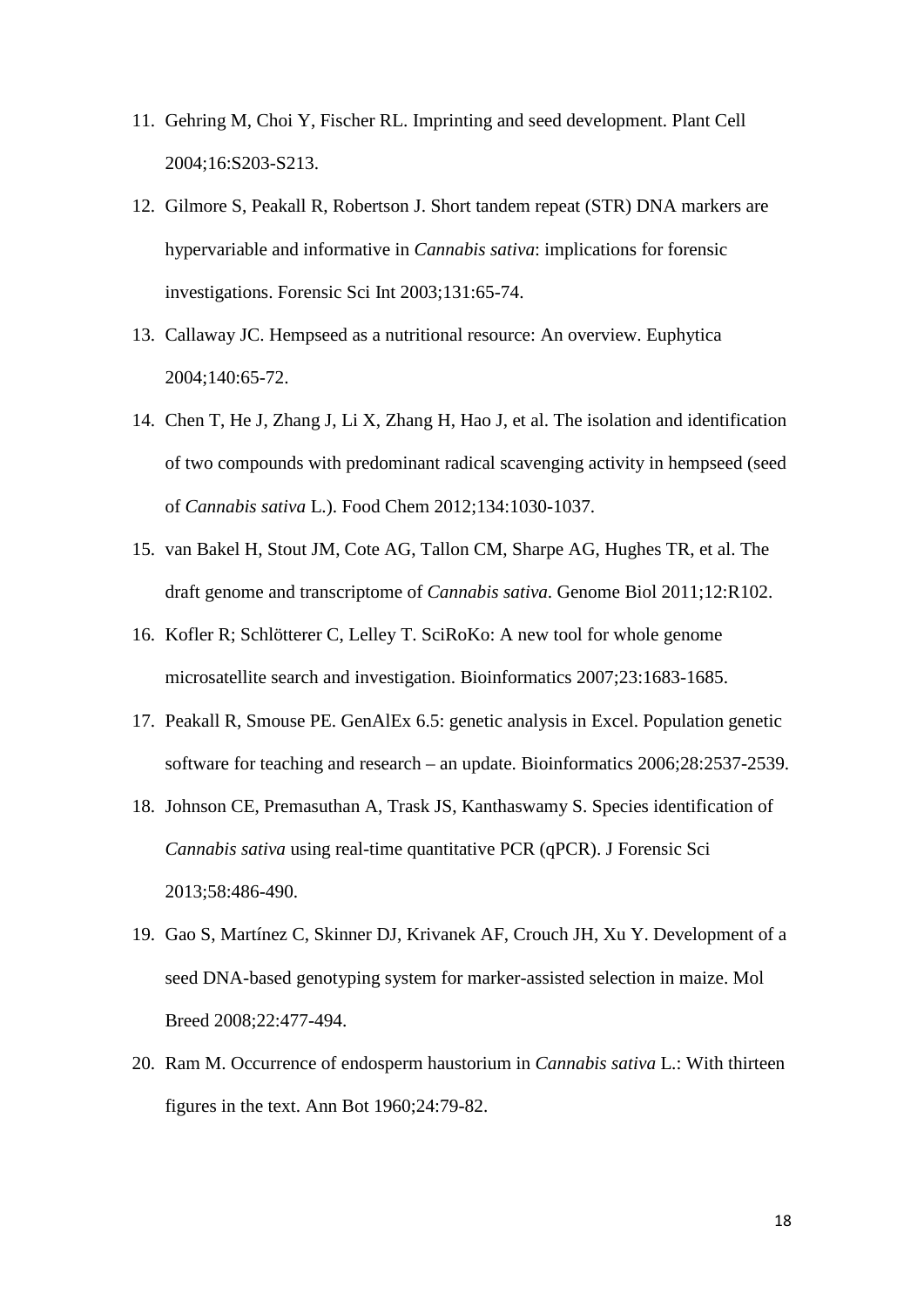- 21. Piluzza G, Delogu G, Cabras A, Marceddu S, Bullitta S. Differentiation between fiber and drug types of hemp (*Cannabis sativa* L.) from a collection of wild and domesticated accessions. Genet Res Crop Evol 2013;60:2331-2342.
- 22. Coyle HM, Shutler G, Abrams S, Hanniman J, Neylon S, Ladd C, et al. A simple DNA extraction method for marijuana samples used in amplified fragment length polymorphism (AFLP) analysis. J Forensic Sci 2003;48:1-5.
- 23. Tan SC, Yiap BC. DNA, RNA, and protein extraction: The past and the present. J Biomed Biotechnol 2009;2009:574398.
- 24. Heptinstall J, Rapley R. Spectrophotometric analysis of nucleic acids. In Rapley R, editor. The nucleic acid protocols handbook. Totowa, NJ: Humana Press, 2000;57- 60.
- 25. El Alaoui MA, Melloul M, Amine SA, Stambouli H, El Bouri A, Soulaymani A, et al. Extraction of high quality DNA from seized Moroccan cannabis resin (hashish). PLOS ONE 2013;8:e74714.
- 26. Shirley N, Allgeier L, LaNier T, Coyle HM. Analysis of the NMI01 marker for a population database of *Cannabis* seeds. J Forensic Sci 2013;58:S176-S182.
- 27. Alghanim HJ, Almirall JR. Development of microsatellite markers in *Cannabis sativa* for DNA typing and genetic relatedness analyses. Anal Bioanal Chem 2013;376:1225-1233.
- 28. Howard C, Gilmore S, Robertson J, Peakall R. Developmental validation of a *Cannabis sativa* STR multiplex system for forensic analysis. J Forensic Sci 2008;53:1061-1067.
- 29. Valverde L, Lischka C, Scheiper S, Nedele J, Challis R, de Pancorbo MM, et al. Characterization of 15 STR cannabis loci: Nomenclature proposal and SNPSTR haplotypes. Forensic Sci Int Genet 2014;9:61-65.